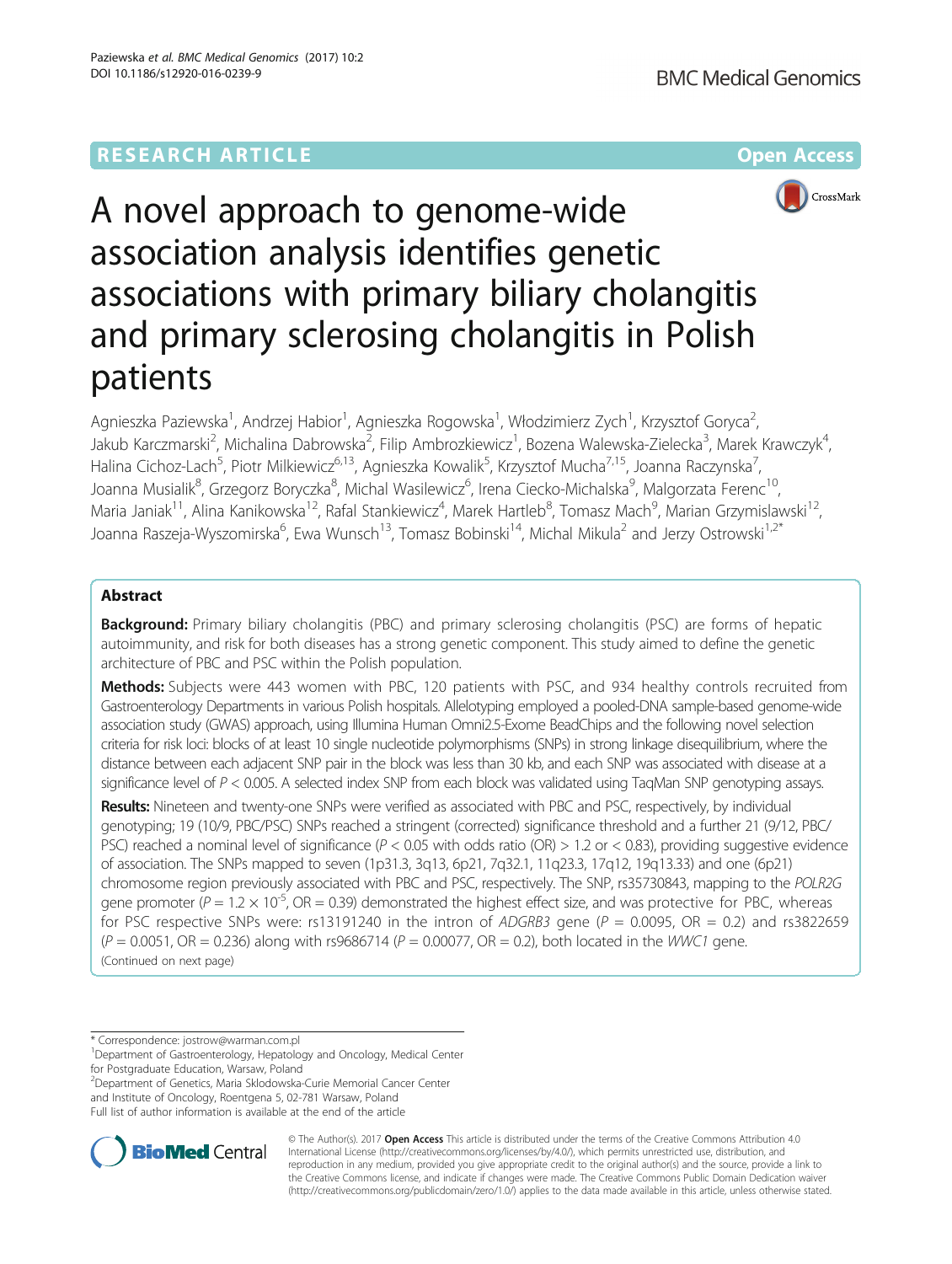# (Continued from previous page)

Conclusions: Our cost-effective GWAS approach followed by individual genotyping confirmed several previously identified associations and discovered new susceptibility loci associated with PBC and/or PSC in Polish patients. However, further functional studies are warranted to understand the roles of these newly identified variants in the development of the two disorders.

Keywords: Genome-wide association study, Primary biliary cholangitis, Primary sclerosing cholangitis

# Background

Primary biliary cholangitis (PBC) and primary sclerosing cholangitis (PSC) are hepatobiliary autoimmune diseases with strong genetic risk components [\[1](#page-7-0)]. PBC is characterized by progressive immune-mediated destruction of interlobular biliary ductules, and PSC by inflammatory and fibrotic processes affecting the intrahepatic and extrahepatic biliary tree; both diseases lead to liver cirrhosis [\[1](#page-7-0)–[4](#page-8-0)]. PBC occurs more frequently in women than men and primarily in middle-age, with prevalences ranging from 40 to 400 patients per million and incidences ranging from 0.7 to 49 per million [[5](#page-8-0)–[8\]](#page-8-0). PSC affects 9 to 13 patients per million annually with a male-tofemale ratio of 2:1 [\[3](#page-7-0)]. In Western countries, 60–80% of PSC cases are associated with inflammatory bowel disease (IBD), while PSC is present in 3–8% of all patients with ulcerative colitis and 1–3% of patients with Crohn's disease [[2,](#page-7-0) [9](#page-8-0), [10](#page-8-0)]. Both PBC and PSC are classic polygenic disorders, with a genetic load represented by common, mostly non-protein-coding single nucleotide polymorphisms (SNPs), exhibiting similar small effect sizes [\[1\]](#page-7-0).

Standard genome-wide association studies (GWASs) use high throughput SNP microarray technologies to discover SNPs associated with disease. Generally, the higher the sample size of a GWAS, the higher the number of the associations that reach the genome-wide significance threshold of  $P < 5 \times 10^{-8}$  [[2\]](#page-7-0). By contrast, studies with small sample sizes typically fail to reach GWAS statistical significance. The largest genetic association study for IBDs employed over 75,000 patients and controls and uncovered 163 IBD susceptibility loci [\[3](#page-7-0)]. However, studies of the heritable component of PBC and PSC by GWAS have been rather limited, primarily because of the lower prevalence of hepatobiliary autoimmunity, particularly PSC. While several GWASs have been performed using well-characterized PBC patient cohorts from North America, Europe, or Japan, only a few have included PSC patients mainly from northern Europe [[4\]](#page-8-0); however, all of these GWASs had relatively small sample sizes [\[2\]](#page-7-0). Despite this, in addition to multiple PSC and PBC associations within the HLA complex, and with non-HLA genes mapping to the chromosome 6p21 major histocompatibility complex (MHC) locus, several associations have been identified at non-MHC susceptibility loci with genome-wide significance [\[6](#page-8-0)–[17\]](#page-8-0).

Many of these are associated with other immunemediated diseases, including multiple sclerosis, celiac disease, and type 1 diabetes (T1D) [\[17](#page-8-0), [18\]](#page-8-0). However, while larger GWAS cohorts, combining patients from different populations, may miss some sub-population-specific risk variants, smaller GWASs generally suffer from lack of statistical power. As a consequence, in GWASs limited to hun-

genome-wide significance level have been identified. To identify susceptibility loci for PBC and PSC in the Polish population, we employed a pooled-DNA GWAS approach, together with a new method for identifying SNP associations. Considering the limited sizes of the cohorts investigated in our GWAS, this approach was effective in identifying novel PBC and/or PSC susceptibility loci. Despite the fact that "index SNPs" were selected at P-values much lower than the standard genome-wide significance threshold, the majority were validated by individual TaqMan SNP genotyping assays.

dreds of patients, few or no associations at the accepted

# Methods

# Studied subjects

Between 2010 and 2014, 443 women with PBC (389 antimitochondrial antibodies positive) and 120 PSC patients (37 females and 83 males) were recruited at nine recruitment centers. All enrolled patients and controls were Polish Caucasians. Diagnosis of PBC was based on standard clinical, biochemical, serological, and histological criteria, and PSC was diagnosed according to standard clinical, biochemical, cholangiographic, and in some patients - histological criteria according to the European Association for the Study of Liver (EASL) [[19](#page-8-0)]. Blood samples were also obtained from 934 healthy individuals (512 females and 422 males). Sample sizes and age distribution for each group are shown in Table [1.](#page-2-0)

# GWAS allelotyping

A pooled-DNA sample-based GWAS was performed as described previously [\[20\]](#page-8-0). Genomic DNA was extracted from whole blood treated with EDTA using a QIAamp DNA Mini Kit. DNA sample concentrations were measured by a Quant-iTTM PicoGreen dsDNA Kit (Invitrogen, United Kingdom). DNA integrity was verified by 1% agarose gel analysis. Those DNA samples that passed quality control tests were combined according to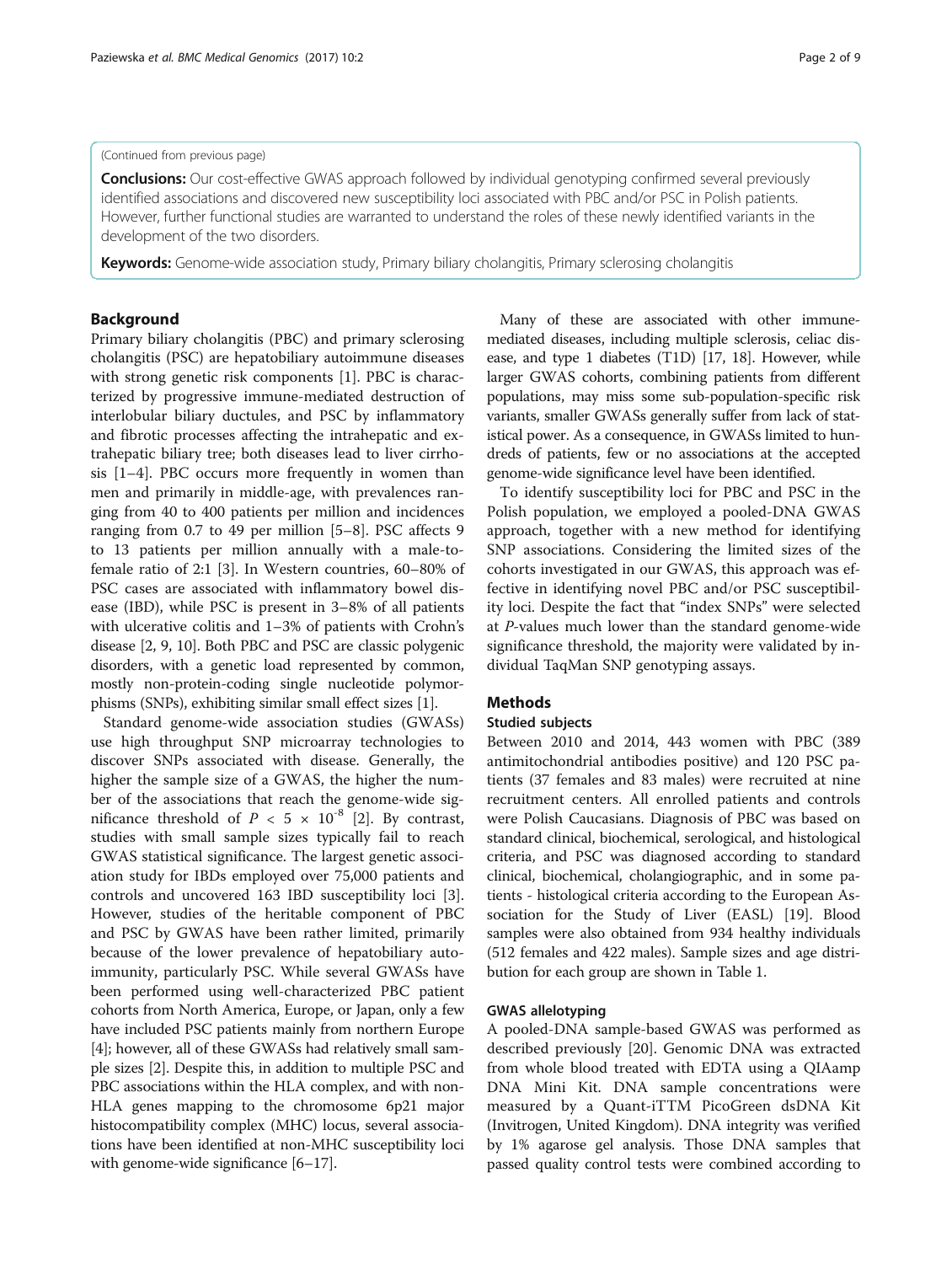<span id="page-2-0"></span>diagnosis at equimolar concentrations to obtain two sets of DNA pools. The first microarray set consisted of 21, 6 and 30 DNA pools combining 20–24 DNA samples from PBC patients, PSC patients and healthy controls, respectively, whereas the second set consisted of 11, 3 and 10 DNA pools which were respectively combined from 37 DNA samples of PBC, PSC and controls. Pooled-DNA samples were adjusted to a final concentration of 50 ng/ ml in Tris-EDTA buffer ( $pH = 8$ ) and were assayed independently on Illumina Human Omni2.5-Exome Bead-Chips by the external AROS Applied Biotechnology A/S (Aarhus, Denmark) service.

# Individual genotyping

For validating the GWAS findings and the SNP typing replication study, individual patients and controls were genotyped with TaqMan SNP Genotyping Assays (Thermo, USA) using a TaqMan Universal Master Mix II (Thermo, USA) and a 7900HT Real-Time PCR system (Thermo, USA).

### Statistical analyses – allelotyping GWAS

For each SNP, on each microarray, the relative allele signal (RAS) was calculated as described previously [\[20\]](#page-8-0). RAS was used as an approximation of the allele ratio. The Student's t-test (Welch variant) was used to compare allele ratios between groups. Due to a lack of the call-rate statistic for pooled samples, quality was assessed by visual inspection of first four principal components. A representative example is shown in Additional file [1](#page-7-0): Figure S1. Six/two control pools were removed as outliers from the first/second microarray set, respectively. No probe filtering was performed. P-values were corrected for multiple hypothesis testing with the Bonferroni algorithm. Manhattan plotting was performed using the qqman R package [[21](#page-8-0)]. All computations were performed according to R environment [\[22](#page-8-0)]. R: A language and environment for statistical

**Table 1** Summary of the main epidemiological variables for the pooled-DNA allelotyping GWASs (A) and validation cohorts (B)

| А.               |                |                               |                    |                    |                           |                    |                    |  |  |
|------------------|----------------|-------------------------------|--------------------|--------------------|---------------------------|--------------------|--------------------|--|--|
| Type             | Sex            | Pooled-DNA GWAS               |                    |                    |                           |                    |                    |  |  |
|                  |                | Enrolled (Set I)              |                    |                    |                           | Enrolled (Set II)  |                    |  |  |
|                  |                | $N^a$                         | Age, range (years) | Median age (years) | $\mathsf{N}^{\mathsf{b}}$ | Age, range (years) | Median age (years) |  |  |
| PSC              | Females        | 40                            | $12 - 61$          | 31                 | 37                        | $17 - 52$          | 31                 |  |  |
|                  | Males          | 80                            | $9 - 64$           | 26                 | 74                        | $9 - 49$           | 26                 |  |  |
|                  | All            | 120                           | $9 - 64$           | 29                 | 111                       | $9 - 52$           | 28                 |  |  |
| PBC              | Females        | 420                           | $14 - 85$          | 53                 | 407                       | $29 - 80$          | 53                 |  |  |
|                  | Males          | $\overline{0}$                | 0                  | $\circ$            | $\circ$                   | $\mathbf 0$        | $\circ$            |  |  |
|                  |                | 420                           | $14 - 85$          | 53                 | 407                       | $29 - 80$          | 53                 |  |  |
| Healthy controls | Females        | 363                           | $3 - 88$           | 55                 | 222                       | $25 - 65$          | 43                 |  |  |
|                  | Males          | 361                           | $3 - 69$           | 22                 | 148                       | $28 - 65$          | 47                 |  |  |
|                  | $\mathsf{All}$ | 724                           | $3 - 88$           | 50                 | 370                       | $25 - 65$          | 44                 |  |  |
| Β.               |                |                               |                    |                    |                           |                    |                    |  |  |
| Type             | Sex            | Individual patient genotyping |                    |                    |                           |                    |                    |  |  |
|                  |                | Enrolled                      |                    |                    |                           |                    |                    |  |  |
|                  |                | $\mathbb N$                   | Age, range (years) |                    | Median age (years)        |                    |                    |  |  |
| PSC              | Females        | 41                            | $17 - 52$          |                    | 31                        |                    |                    |  |  |
|                  | Males          | 98                            | $9 - 64$           |                    | 26                        |                    |                    |  |  |
|                  | All            | 139                           | $9 - 64$           |                    | 29                        |                    |                    |  |  |
| PBC              | Females        | 443                           | $14 - 85$          |                    | 54                        |                    |                    |  |  |
|                  | Males          | $\overline{0}$                | $\mathbf 0$        |                    | $\circ$                   |                    |                    |  |  |
|                  |                | 443                           | $14 - 85$          |                    | 54                        |                    |                    |  |  |
| Healthy controls | Females        | 512                           | $23 - 75$          |                    | 48                        |                    |                    |  |  |
|                  | Males          | 422                           | $27 - 78$          |                    | 48                        |                    |                    |  |  |
|                  | All            | 934                           | $23 - 78$          |                    | 47                        |                    |                    |  |  |

Panels indicate the number of patients enrolled in the GWAS (N<sup>a</sup>) after excluding microarrays that did not meet quality control criteria based on principal component analysis results (N<sup>b</sup>) that included validation and replication analyses performed using respective individual patient TaqMan genotyping (N). The range and median values are the ages of cases and controls in the respective groups in years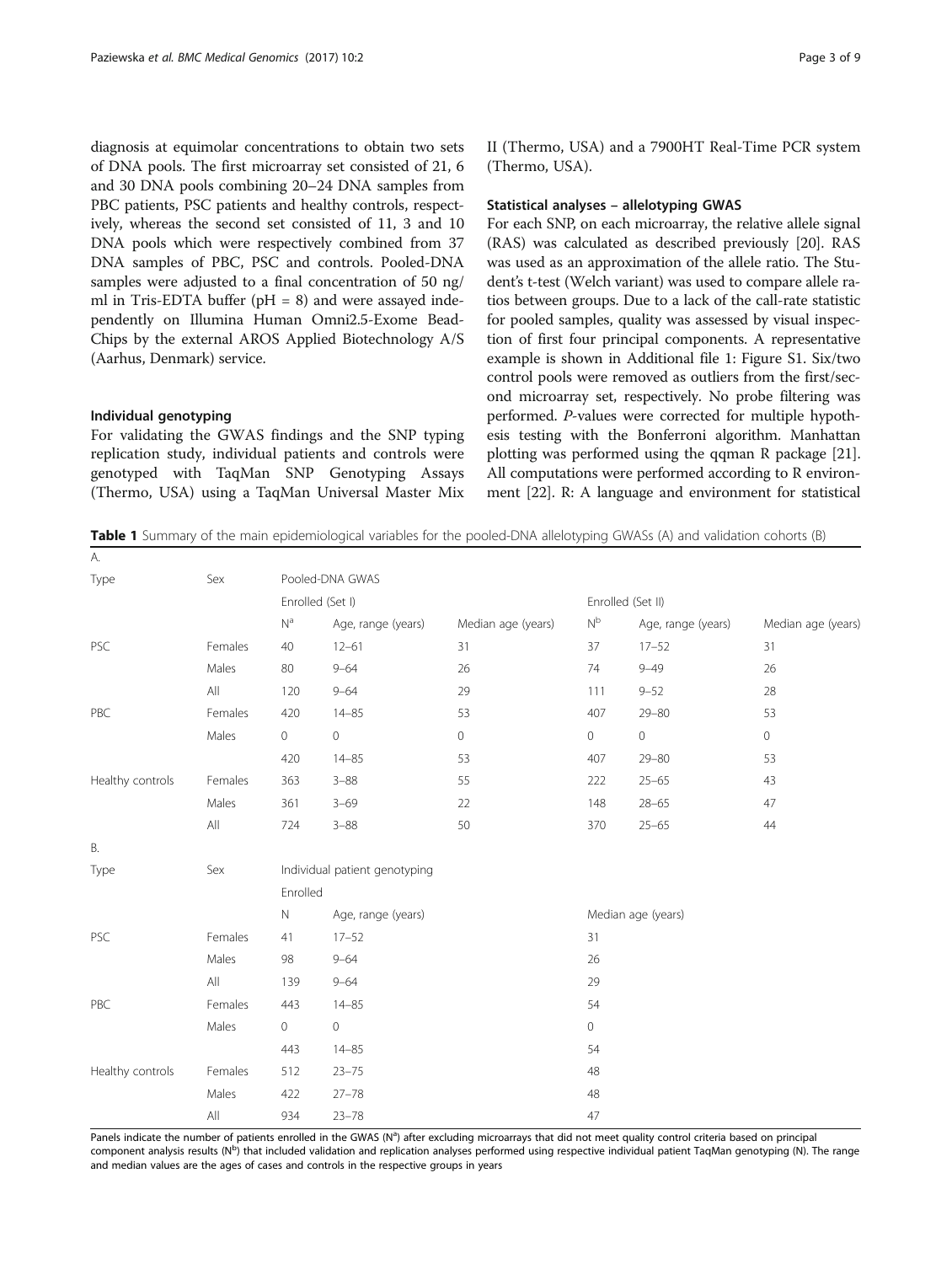computing. R Foundation for Statistical Computing, Vienna, Austria. URL [http://www.R-project.org/\)](http://www.r-project.org/).

#### Statistical analyses – individual genotyping

Associations were examined using the Fisher-exact test implemented in R (version 3.1.1). The odds ratios (ORs) and 95% confidence intervals (CIs) were estimated by normal approximation using the EpiTools R package [\[23\]](#page-8-0).

# Functional analyses

Symbols of genes to which SNPs mapped (in case of intergenic position symbols of both flanking genes) were used to assign functional overrepresentation using DAVID tool [[24\]](#page-8-0) and Swiss-Prot Protein Information Resource (SP-PIR) vocabulary.

# Results

For association screening, we adopted a cost-effective pooled-DNA GWAS design [[20\]](#page-8-0), which involved two separate hybridizations. Individual DNA samples from the same patient cohorts, that passed quality control, were combined in equimolar amounts, according to patient diagnosis, to obtain two sets of DNA pools from the same patients groups; the first set represented 420 PBC patients and 120 PSC patients and the second set, 407 and 111 of these two patient groups, respectively. In contrast, two different cohorts of 724 and 370 controls were employed. Selected SNPs, identified by GWAS, were genotyped using individual DNA samples from the same cohorts of 443 PBC patients, 120 PSC patients, and 934 control subjects in TaqMan SNP genotyping assays.

The method of selecting loci for validation is crucial for a successful GWAS. Our relatively small patient cohorts, particularly the PSC cohort, were statistically unpowered to detect SNPs associated at the standard threshold for genome-wide significance ( $P < 5 \times 10^{-8}$ ). Therefore, assuming that an "index SNP" at a given locus is usually not independent of neighboring SNPs, we focused on loci forming blocks of at least 10 SNPs in strong allele linkage disequilibrium, defined by the following criteria: the distance between each pair of adjacent SNPs in the block was < 30 kb, and each SNP was associated with a disease at a significance level of  $P < 0.005$ . Among blocks meeting such criteria, we selected "index SNPs" associated with disease at  $P < 10^{-4}$ , which were subsequently subjected to TaqMan SNP genotyping assays using individual PBC and PSC patient DNA samples. Although no extensive optimization of the number of required loci, P-value threshold, or window size was performed, the algorithm used was effective.

# Primary biliary cholangitis

Two rounds of GWAS led to the selection of 22 SNPs from 18 blocks of SNPs for validation as associated with PBC. Of the 22 SNPs, all but one were selected from the first GWAS, and only one of the seven SNPs selected from the second GWAS was not also identified in the first round. Among 22 "index SNPs" subjected to the genotyping assays, 19 were validated as associated with PBC, of which 10 reached the significance level determined by Bonferroni correction for multiple testing  $(P < 0.0023; 0.05/22)$ , while the remaining nine demonstrated at least suggestive evidence for association, reaching a nominal level of significance ( $P < 0.05$ , with  $OR > 1.2$  or  $< 0.83$ ) (Additional file [2](#page-7-0): Table S1). All 19 had the same direction of effect as observed in GWAS. In addition, two SNPs (rs3745516 and rs9303277) that were found to associate with PBC in previous studies [[14, 16](#page-8-0)] were also confirmed to be associated in our PBC cohort. For 14 SNPs, the minor allele was associated with increased disease risk, while for the remaining five SNPs the minor allele showed a protective effect. The most significant PBC association (in terms of OR) as determined by genotyping assay was observed with the *POLR2G* locus (rs35730843; OR = 0.39;  $P = 1.2 \times 10^{-5}$ ; SNP located in the gene promoter).

# Primary sclerosing cholangitis

Two rounds of GWAS led to selection of 29 SNPs originating from 22 blocks of SNPs for validation as associated with PSC; 18 and 12 SNPs were selected from the first and second GWAS rounds, respectively, and only one SNP was shared between both rounds. From the 29 SNPs, 21 were defined as associated with PSC after validation by genotyping assays, of which nine SNPs reached the level of significance determined by Bonferroni correction for multiple testing ( $P < 0.0017$ ; 0.05/29) and 12 reached a nominal level of significance  $(P < 0.05$  with OR > 1.2 or < 0.83) (Additional file [2](#page-7-0): Table S2). Again, all 21 validated SNPs had the same effect direction as observed in GWAS. For 10 SNPs, the minor allele was associated with an increased risk, and for the other 11 the minor allele showed a protective effect. The most significant PSC association outside MHC region, as determined by genotyping assays, were observed at the *WWC1* gene (rs9686714; OR = 0.20;  $P = 0.00077$ ; intronic location and rs3822659; OR = 0.24,  $P = 0.0051$ ) and at the ADGRB3 intron (rs13191240; OR = 0.2;  $P = 0.0095$ ).

In addition, TaqMan SNP genotyping assays were used to test 18 and 3 SNPs associated with IBD and celiac disease, respectively, in a previous Polish study [[25](#page-8-0)]. Of these, eleven and two SNPs were also found to associate with PBC and PSC, respectively, and another four SNPs with both PBC and PSC (Table [2\)](#page-4-0). Finally, to assess which SNPs associated with PBC are shared loci for susceptibility to PSC and vice versa, all SNPs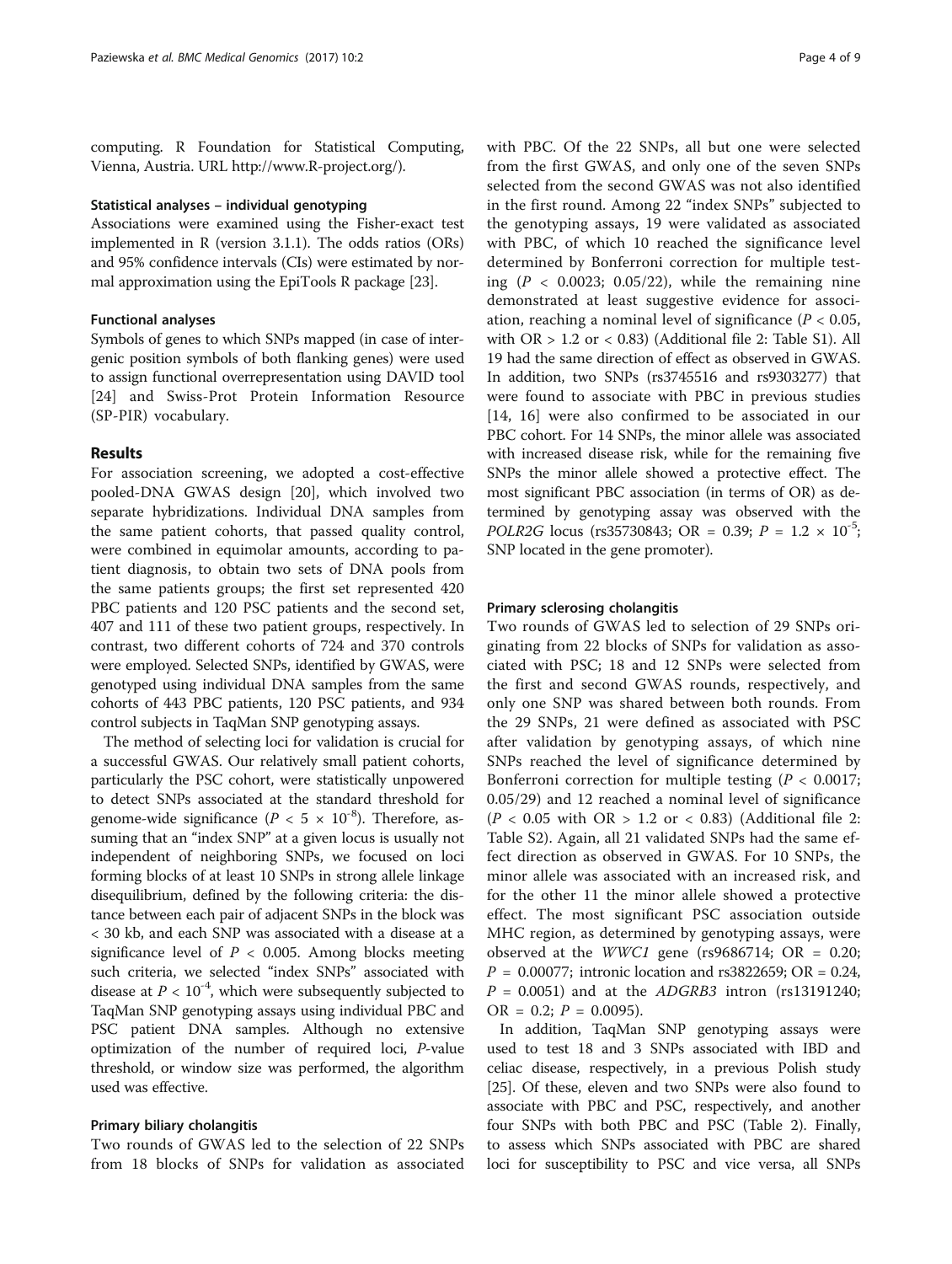<span id="page-4-0"></span>Table 2 Loci validated or replicated by individual patient TaqMan genotyping

| <b>SNP</b><br>Locus |            | Position  | Location | Putative (nearby) gene(s) | PBC        |       |            | PSC   |          |
|---------------------|------------|-----------|----------|---------------------------|------------|-------|------------|-------|----------|
|                     |            |           |          |                           | $P$ -value | OR    | $P$ -value | OR    |          |
| 1p32                | rs4927257  | 56046320  | prom.    |                           | 0.033      | 0.83  | 0.026      | 0.72  | A, 0.439 |
| 2p25.3              | rs1965732  | 3709108   | intron   | ALLC                      | 0.028      | 1.24  | 0.029      | 1.41  | G, 0.266 |
| 5q34                | rs9686714  | 167853274 | intron   | WWC1                      | 0.048      | 0.68  | 7.7E-4     | 0.195 | C, 0.066 |
| 6p21                | rs2187668  | 32605884  | intron   | HLA-DQA1                  | 0.021      | 0.73  | 1.53E-7    | 2.47  | T, 0.128 |
| 6p21                | rs9272346  | 32604372  | prom.    | HLA-DQA1                  | 0.0067     | 0.79  | 0.025      | 1.37  | G, 0.422 |
| 6p21                | rs7775228  | 32658079  | inter.   | LOC100294145, C4B_2       | 7.94E-9    | 1.84  | 0.00171    | 0.46  | C, 0.146 |
| 6p21                | rs3213489  | 32724305  | intron   | HLA-DQB2                  | 8.37E-9    | 0.60  | 0.00155    | 1.56  | T, 0.416 |
| 6p21                | rs1799908  | 33144243  | intron   | COL11A2                   | 0.032      | 1.21  | 0.0045     | 0.63  | A, 0.405 |
| 6p21                | rs7454108  | 32681483  | inter.   | LOC100294145, C4B_2       | 0.0090     | 1.43  | 0.00130    | 0.326 | C, 0.086 |
| 9q34.3              | rs10119096 | 139801932 | intron   | TRAF2                     | 0.00087    | 0.70  | 0.041      | 0.70  | T, 0.263 |
| 10q26.11            | rs17098094 | 120592334 | inter.   | MIR4681, CACUL1           | 0.0174     | 0.81  | 0.032      | 0.73  | G, 0.394 |
| 1p31.3              | rs10489626 | 67793171  | intron   | IL12RB2                   | 2.11E-5    | 1.59  |            |       | G, 0.179 |
|                     | rs3790567  | 67822377  | intron   | IL12RB2                   | 8.4E-4     | 1.37  |            |       | A, 0.242 |
| 1q32.1              | rs3024505  | 206939904 | inter.   | IL24, CTSE                | 0.047      | 1.25  |            |       | A, 0.158 |
| 2q31.1              | rs2287619  | 169836730 | intron   | ABCB11                    | 0.0079     | 1.50  |            |       | C, 0.076 |
| 1q24.3              | rs12118836 | 171256038 | inter.   | MIR3120, MIR1295A         | 0.0081     | 1.37  |            |       | A, 0.145 |
| 3q13                | rs28413019 | 109890863 | inter.   | PVRL3-AS1, DPPA2          | 0.022      | 1.25  |            |       | G, 0.237 |
|                     | rs1491590  | 70657915  | inter.   | MIR1284, MITF             | 0.0021     | 1.34  |            |       | G, 0.251 |
| 4p15.1              | rs13126571 | 27725689  | inter.   | TBC1D19                   | 0.031      | 1.24  |            |       | A, 0.230 |
| 4p14                | rs3114381  | 40533297  | intron   | RBM47                     | 0.0123     | 1.28  |            |       | T, 0.232 |
| 4q26                | rs979961   | 117850456 | inter.   | TRAM1L1, MIR1973          | 0.0062     | 1.39  |            |       | C, 0.131 |
| 6p21                | rs9268979  | 32435044  | inter.   | LOC100294145, C4B_2       | 6.73E-6    | 0.68  |            |       | T, 0.471 |
| 6p21                | rs3128927  | 33074288  | inter.   | MIR1275, LOC100294145     | 2.16E-5    | 1.50  |            |       | T, 0.240 |
| 6q27                | rs4710185  | 167522386 | intron   | CCR6                      | 0.020      | 1.23  |            |       | A, 0.358 |
| 6q27                | rs9459874  | 167504127 | intron   | CCR6                      | 0.0040     | 1.29  |            |       | T, 0.425 |
| 6q27                | rs975822   | 167516458 | intron   | CCR6                      | 0.0042     | 1.29  |            |       | T, 0.459 |
| 7q32.1              | rs10488631 | 128594183 | inter.   | SMKR1, LOC100130705       | 0.0023     | 1.43  |            |       | C, 0.132 |
| 7p14.3              | rs965571   | 33622588  | intron   | BBS9                      | 7.0E-4     | 1.43  |            |       | C, 0.207 |
| 11q12.3             | rs35730843 | 62527634  | prom.    | POLR2G                    | 1.21E-5    | 0.393 |            |       | C, 0.070 |
| 11p15.3             | rs12786216 | 11275192  | inter.   | MIR4299, MRVI1-AS1        | 0.0076     | 0.77  |            |       | C, 0.299 |
| 11q23.3             | rs11217040 | 118680648 | inter.   | LOC100131626              | 9.22E-5    | 0.66  |            |       | A, 0.246 |
| 11q24.3             | rs73022813 | 130704378 | inter.   | SNX19, ADAMTS8            | 0.043      | 1.24  |            |       | A, 0.176 |
| 12p13.31            | rs7975557  | 9853697   | inter.   | KLRF2, MIR1244-1          | 0.042      | 1.54  |            |       | T, 0.035 |
| 14q21.1             | rs10083358 | 39001998  | inter.   | LOC100288846, MIPOL1      | 0.0026     | 1.34  |            |       | G, 0.252 |
| 16p12.3             | rs8055224  | 20285401  | inter.   | ERI2, IQCK                | 0.0077     | 0.54  |            |       | G, 0.050 |
| 16q23.3             | rs8049648  | 83217488  | intron   | CDH13                     | 0.00175    | 1.68  |            |       | C, 0.061 |
| 19q13.33            | rs3745516  | 50926742  | intron   | SPIB                      | 7E-05      | 1.45  |            |       | A, 0.254 |
| 21q22.11            | rs7279062  | 32074387  | inter.   | KRTAP21-3, KRTAP25-1      | 0.0110     | 0.80  |            |       | T, 0.476 |
| 17q12               | rs9303277  | 37976469  | intron   | IKZF3                     | 0.0051     | 1.27  |            |       | T, 0.478 |
| 3q22.1              | rs11917172 | 132166266 | coding   | DNAJC13                   |            |       | 0.0122     | 0.53  | G, 0.138 |
| 4p16.1              | rs7686718  | 10171487  | inter.   | CLNK, USP17L10            |            |       | 0.00161    | 1.63  | C, 0.261 |
| 6q12                | rs13191240 | 69675459  | intron   | ADGRB3                    |            |       | 0.0095     | 0.2   | C, 0.04  |
| 5p15.31             | rs6869702  | 6401135   | inter.   | MIR4278, ICE1             |            |       | 0.047      | 0.74  | G, 0.409 |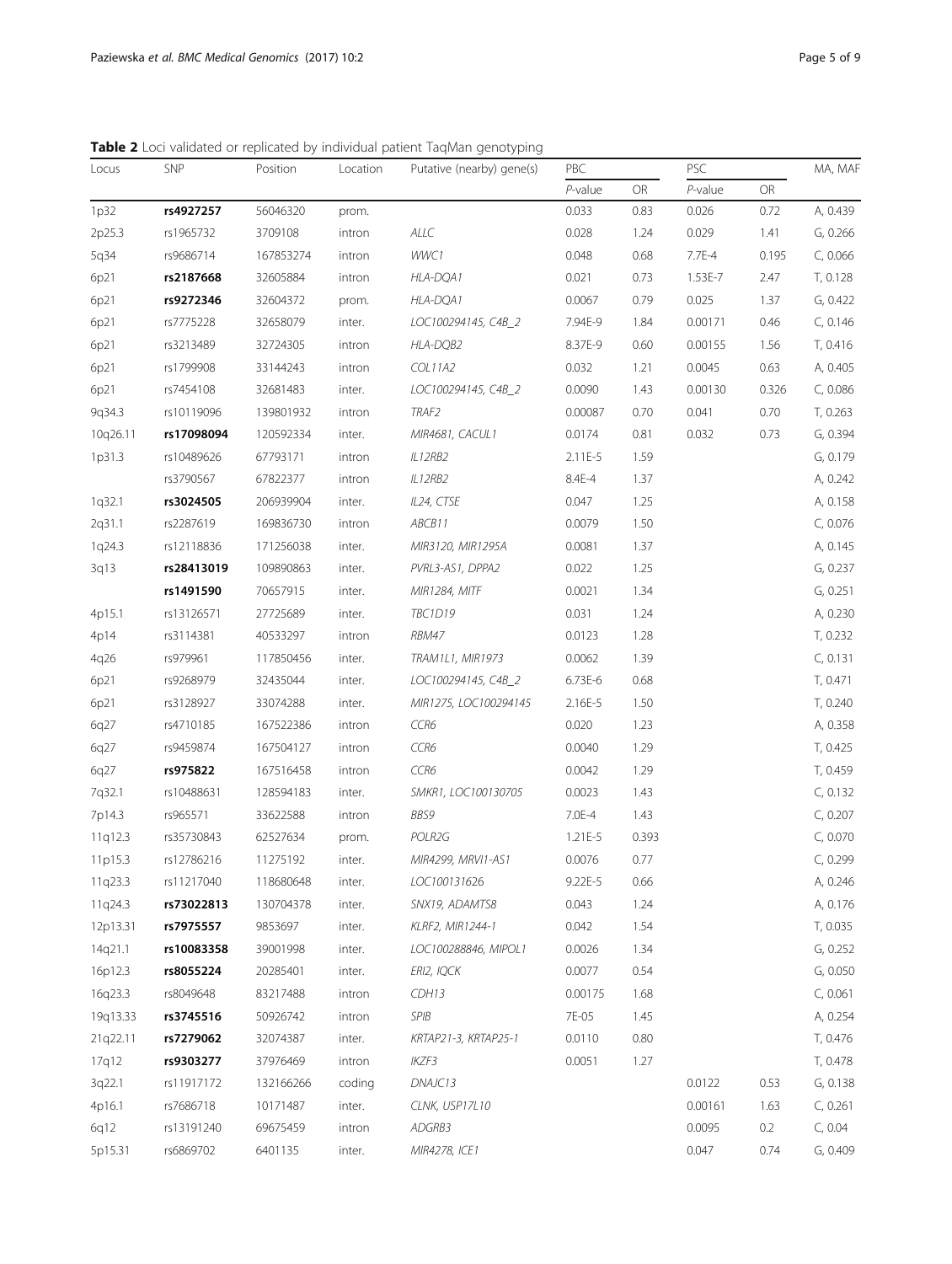|         |            | $\cdots$  |        | 1.100                 | .<br>$\sim$ $\sim$ $\sim$ |      |           |
|---------|------------|-----------|--------|-----------------------|---------------------------|------|-----------|
| 17p13.2 | rs238224   | 4863410   | intron | SPAG7                 | 0.0174                    | 0.57 | A, 0.146  |
| 15q21.3 | rs11853454 | 54169638  | inter. | UNC13C, WDR72         | 0.040                     | 1.39 | A, 0.218  |
| 8q21.13 | rs1380634  | 80237893  | inter. | MIR5708, LOC101241902 | 0.001011                  | 1.70 | G, 0.241  |
| 7q35    | rs954072   | 144757945 | inter. | CTAGE4                | 0.0069                    | 0.66 | C, 0.406  |
| 11q24.3 | rs34708188 | 128223560 | inter. | <b>SENCR</b>          | 0.0057                    | 2.27 | T, 0.038  |
|         | rs1936365  | 28268452  | intron | PGBD1                 | 0.0034                    | 1.72 | C, 0.128  |
| 6p22.1  | rs3815081  | 30114074  | intron | TRIM40                | 0.0141                    | 0.59 | G, 0.169  |
| 6p21    | rs419788   | 31928799  | intron | SKIV2L                | 1.21E-6                   | 2.03 | T, 0.250  |
| 6p21    | rs3130626  | 31598489  | intron | PRRC <sub>2</sub> A   | $1.5E-6$                  | 2.10 | G, 0.207  |
| 6p21    | rs2524163  | 31259579  | intron | HLA-B                 | 5.94E-7                   | 2.02 | C, 0.429  |
| 6p21    | rs1264377  | 30764907  | inter. | PSORS1C3, MIR877      | 8.02E-8                   | 2.39 | A, 0.159  |
| 6p21    | rs3130484  | 31715882  | intron | MSH5-SAPCD1           | 5.12E-11                  | 3.23 | C, 0.101  |
| 5q34    | rs3822659  | 167858372 | coding | WWC1                  | 0.0051                    | 0.24 | TG, 0.053 |
| 5q22.2  | rs1554624  | 111655382 | intron | EPB41L4A              | 0.0126                    | 0.55 | G, 0.154  |

Table 2 Loci validated or replicated by individual patient TaqMan genotyping (Continued)

Map loci refer to the GRCh37 assembly. SNPs chosen on the basis of Celiac disease and IBD association are bolded. Odds ratios (ORs) are for minor alleles. SNP single nucleotide polymorphism, MA minor allele, MAF minor allele frequency; inter., intergenic (location); prom., promoter

that had been subjected to validation in PBC were also genotyped in PSC, and those validated in PSC were genotyped in PBC. Altogether, 28 and 18 SNPs were unique to PBC and PSC, respectively, and eleven SNPs were shared between PBC and PSC. Of the latter, three had the same direction of effect in both types of hepatobiliary autoimmunity.

Functional analysis of the merged validated SNP list for PBC and PSC revealed significant over-representation of genes associated with immune responses (HLA-DQB1, HLA-DRB5, HLA-C, HLA-B, HLA-DPB1, HLA-DQA2, HLA-DQA1, and HLA-DRA;  $P = 0.023$ ; Additional file [2](#page-7-0): Table S3).

# **Discussion**

GWASs provide information about common variants associated with disease susceptibility. Although GWASs allow the identification of disease risk alleles without prior knowledge of their position or biological function, they require large study cohorts to identify associations at the genomewide significance threshold  $(5 \times 10^{-8})$ . By contrast, smaller GWASs using the same threshold may generate falsenegative results. For association screening, we performed pooled-DNA GWASs and applied novel selection criteria that took into account strong allele linkage disequilibrium. We selected SNP blocks, defined by a distance of less than 30 kb between each pair of at least 10 SNPs associated with disease at  $P < 5 \times 10^{-3}$ , with an "index SNP" in the block for which the association was significant at  $P \le 10^{-4}$ . All of the associations identified using this approach would have been missed using the standard genome-wide significance threshold. Of 22 and 29 associations with PBC and PCS, respectively, selected for validation, 19 and 21 SNPs were verified using TaqMan SNP genotyping assays of individual patient and control samples. In total, 19 SNPs reached the stringent (corrected) significance threshold, while the other 21 reached a nominal level of significance ( $P < 0.05$  with  $OR > 1.2$  or < 0.83), demonstrating at least suggestive evidence for association (Table [2\)](#page-4-0). However, the expected number of false-positive results for 50 independent tests, with a significance threshold of 0.05, is  $<$  3, while appropriate correction for multiple comparisons would reduce this to  $<$  1. In our validation studies, correction for multiple testing reduced the number of associations at the nominal level of significance from 40 to 19, thus likely generating a large number of false-negative results and only slightly reducing the expected number of falsepositive results.

This study identified 57 SNPs associated with either PBC or PSC or both disorders, which represent 38 genetic regions (Table [2\)](#page-4-0). As expected, there were higher numbers of associations with HLA and non-HLA loci mapping to the MHC region (chromosome 6p21). Of 13 SNPs from this region, two, five, and six SNPs were associated with PBC, PSC, and both disorders, respectively. Of the SNPs shared between PBC and PSC, only two exhibited the same direction of effect.

As both PBC and PSC are hepatobiliary autoimmune diseases with low prevalence, the largest GWASs of these diseases have recruited individuals from different populations, which has certainly introduced a level of heterogeneity into the results, arising from the different genetic backgrounds of the geographically distinct populations. Consequently, these large cohort studies may have missed some subtle, sub-population-specific risk variants that may account for missing heritability. Conversely, studies with smaller sample sizes typically reveal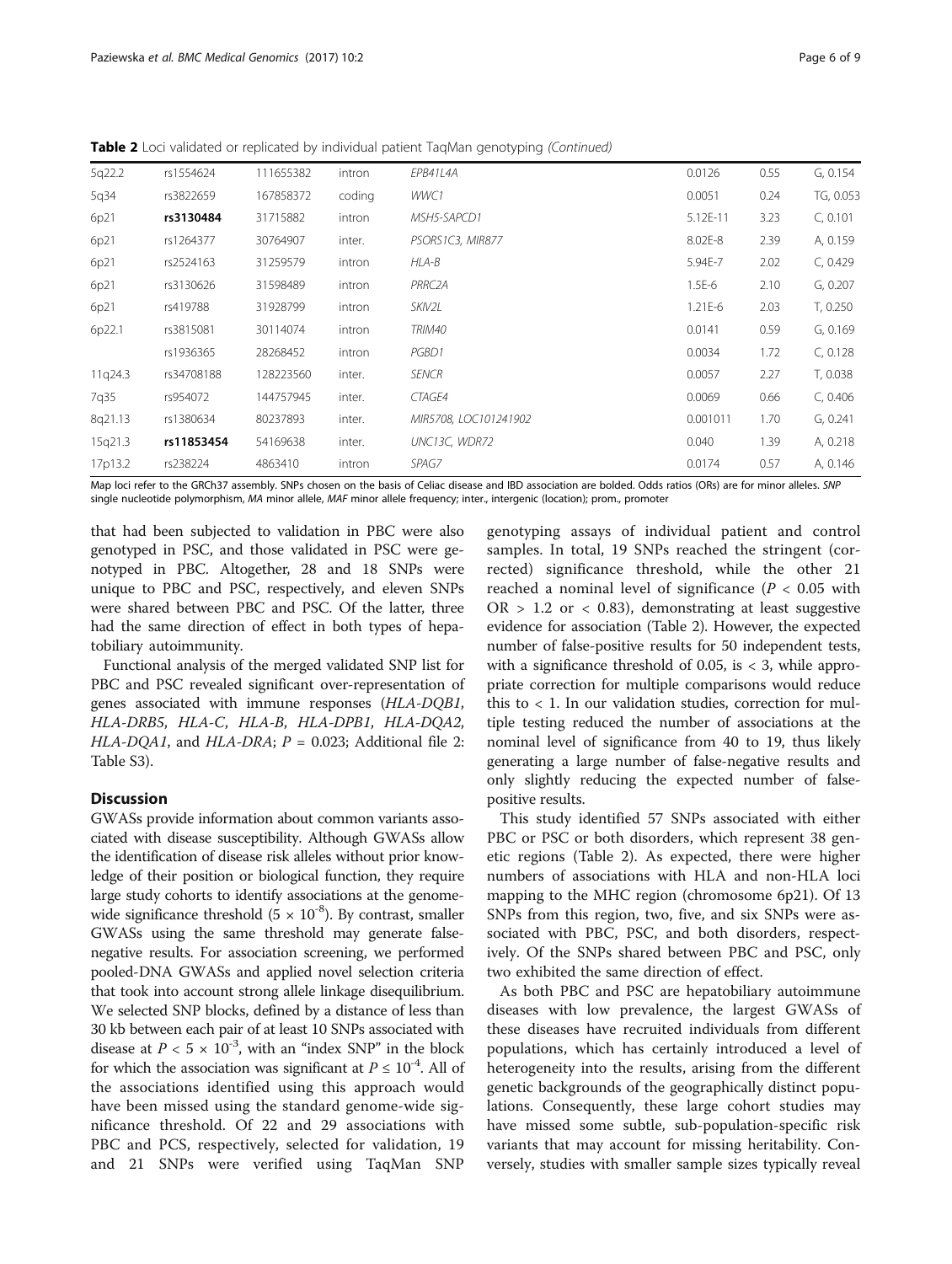a smaller fraction of the heritability of a complex disease, as they fail to detect associations because any found do not reach statistical significance thresholds [\[26](#page-8-0)]. The relative homogeneity of the Polish population may explain, at least in part, why our investigation identified so many SNPs significantly associated with PBC and/or PSC.

A GWAS including 536 North American PBC patients uncovered disease associations for several gene variants in the HLA class II region and coding variants in the interleukin-12a (IL12A) and IL12 receptor b2 (IL12RB2) genes [\[11\]](#page-8-0). Further GWASs have replicated these findings in a European population, and identified additional risk genes overlapping with other autoimmune diseases [[17](#page-8-0), [18](#page-8-0)]. In six GWASs, 27 non-HLA risk loci associated with PBC were identified [[4\]](#page-8-0). Most have also been implicated in other autoimmune diseases, highlighting different immunoregulatory pathways. Our findings indicated the possible involvement of six previously described regions (1p31.3, rs3790567 [\[11\]](#page-8-0); 3q13 [\[13, 16\]](#page-8-0); 7q32.1, rs10488631 [\[12, 14](#page-8-0)]; 11q23.3 [\[13](#page-8-0), [16](#page-8-0)]; 17q12, rs9303277 [\[18](#page-8-0)]; and 19q13.33, rs3745516 [\[14\]](#page-8-0)) and the HLA-containing 6p21 locus in the development of PBC in Polish patients (Table [2](#page-4-0)).

Genomic studies of PSC have uncovered 18 associated genetic regions: 1p36 (TNFRSF14, MMEL1); 2q13 (BCL2L1); 2q33 (CD28); 2q35 (GPBAR1); 2q37.3 (GPR35); 3p21 (USP4, MST1); 4q27 (IL2, IL21); 6q15 (BACH2); 6p21 (HLA region); 10p15 (IL2RA); 11q23 (SIK2); 12q13 (HDAC7); 12q24 (SH2B3, ATXN2); 13q31 (GPC5/6); 18q21.1 (TCF4); 18q22 (CD226); 19q13 (PRKD2, STRN4); and 21q22 (PSMG1) [\[5](#page-8-0), [6](#page-8-0), [8, 27, 28](#page-8-0)]. Of these, only the MHC region was replicated in our PSC patients (Table [2\)](#page-4-0).

The MHC region, which contains more than 224 genes and is highly polymorphic, is known to be associated with more than 100 different autoimmune and infectious diseases [\[29](#page-8-0)–[31\]](#page-8-0). In European-based GWASs, the most pronounced MHC associations with PSC were with class I (HLA-B and -C) rather than class II (HLA-DRB1 and -DQB1) loci [[27\]](#page-8-0). A meta-analysis of three independent PBC cohorts identified HLA class II alleles (HLA-DRB1, HLA-DQA1, and HLA-DQB1) achieving genome-wide significance levels, with similar allele frequencies in Canadian, US, and Italian PBC cohorts [[15\]](#page-8-0). Outside of the MHC region, our investigation confirmed six and zero genetic regions uncovered by previous GWASs as associated with PBC and PSC, respectively [\[27\]](#page-8-0). Of 30 chromosomal regions representing novel susceptibility loci, 13, 9, and 8 were associated with PBC, PSC, and both disorders, respectively. Of these, 17 SNPs have a shared genetic association with IBD, three with rheumatoid arthritis, two with lupus erythematosus, and single SNPs with psoriasis, lateral sclerosis, T1D, and intrahepatic cholestasis of pregnancy.

While well-designed GWASs should be conducted with groups of at least 1,000 patients and 1,000 controls,

the appropriate level of statistical power to test for genetic associations (at  $P < 5 \times 10^{-8}$ ) often relates to higher effect sizes [[32](#page-8-0)]. However, since loci with a high effect size have generally been efficiently removed from the human population by natural selection, the identification of a common polymorphic susceptibility locus strongly associated with disease, with an OR > 2 or < 0.5, is unlikely [[33\]](#page-8-0). Instead, a large number of previously identified loci associated with different disorders exhibit relatively small effect sizes, with ORs < 1.3. The present study uncovered only one SNP (rs35730843, POLR2G,  $P = 1.2 \times 10^{-5}$ , OR = 0.393) strongly associated with PBC and 11 SNPs strongly associated with PSC  $(rs3822659, coding in WWC1, P = 0.0051, OR = 0.236;$ rs9686714, intron of *WWC1*,  $P = 0.00077$ , OR = 0.195; rs13191240, intron of ADGRB3, P = 0.0095, OR = 0.2; rs7454108, intergenic between LOC100294145 and  $C4B_2$ ,  $P = 0.0013$ ,  $OR = 0.326$ ; rs2524163, intron of HLA-B,  $P = 5.9 \times 10^{-7}$ , OD = 2.02; rs2187668, intron of HLA-DQA1,  $P = 1.5 \times 10^{-7}$ , OR = 2.47; rs3130484, intron of *MSH5-SAPCD1*,  $P = 5.1 \times 10^{-11}$ , OR = 3.23; rs1264377, intergenic between *PSORS1C3* – *MIR877*,  $P = 8 \times 10^{-8}$ OR = 2.39; rs3130626, intron of *PRRC2A*,  $P = 1.5 \times 10^{-6}$ , OR = 2.10; rs419788, intron of *SKIV2L*,  $P = 1.2 \times 10^{-6}$ , OR = 2.03; and rs34708188, intergenic close to SENCR,  $P = 0.0056$ , OR = 2.27). Of these, nine SNPs map to the

Our results indicated that a rare variant in the POLR2G gene promoter is associated with decreased risk of PBC, with a high effect size in the Polish population. POLR2G encodes one of the subunits in the polymerase 2 RNA complex, which is responsible for transcribing protein coding genes, miRNAs, and some classes of non-coding RNAs [\[34](#page-8-0)] and maps to the 11q12.3 locus, within which variants associated with chronic obstructive pulmonary disease [\[35](#page-8-0)] and asthma [[36\]](#page-8-0) have been identified. We also identified a decreased risk for PCS  $(OR < 0.25)$  conferred by a single rare variant in the ADGRB3 gene and two rare variants (rs3822659 and rs9686714) in the WWC1 gene. ADGRB3 encodes transmembrane adhesion G protein-coupled receptor B3 (BAI3), which is broadly expressed in the brain and involved in the regulation of excitatory synapse connectivity [[37](#page-8-0)]. Furthermore, BAI3 can promote myoblast fusion in vertebrates [\[38](#page-8-0)]. A previous GWAS identified SNPs at the ADGRB3 locus as associated with early-onset venous thromboembolism [[39](#page-8-0)]. WWC1 encodes the KIBRA protein that plays versatile roles including in the regulation of cellular signaling, cell polarity, vesicular trafficking, and cell migration and division [\[40\]](#page-8-0). Specifically, KIBRA is a regulator of the Hippo signaling pathway, which controls tissue growth and tumorigenesis by inhibiting cell proliferation and promoting apoptosis [[41](#page-8-0)]. Notably, WWC1

MHC region (6p21), while POLR2G, WWC1, and

ADGRB3 are located in other genomic regions.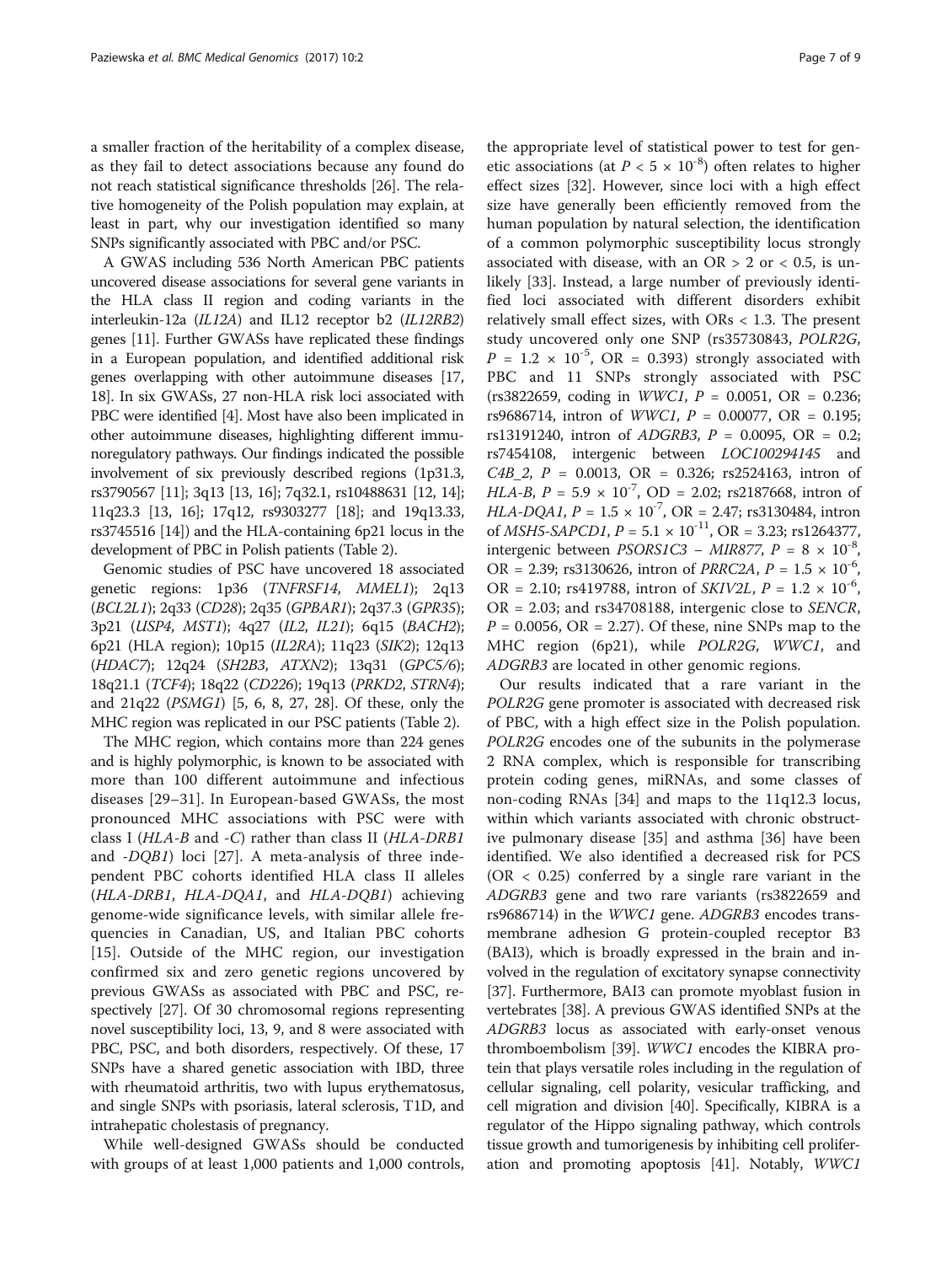<span id="page-7-0"></span>hypermethylation occurs in 70% of B-cell acute lymphocytic leukemias [\[42\]](#page-8-0) and its epigenetic silencing is also associated with unfavorable prognostic parameters in chronic lymphocytic leukemia [\[43](#page-8-0)]. Interestingly, the triggering of IL-6 trans-signaling, a process of aggregation of extracellular soluble IL-6 receptor and IL-6 associated with rheumatoid arthritis [[44](#page-8-0)] and IBD [\[45\]](#page-8-0), significantly increased WWC1 expression in human airway smooth muscle cells [\[46](#page-8-0)], suggesting a link between its expression and inflammatory diseases. Importantly, rs3822659 is a missense variant (Ser735Ala) that alters the interaction of KIBRA with phosphatidylinositol 3-phosphate [[47](#page-8-0)]. Other GWASs have implicated SNPs in WWC1 as associated with memory performance and cognition [\[48](#page-8-0)], as well as Alzheimer's disease [[49](#page-8-0)].

# Conclusions

To the best of our knowledge, we have performed the first GWAS of PBC and PSC patients from the Polish population. Our cost-effective GWAS approach, followed by individual genotyping, allowed us to confirm several previously described associations and discover new susceptibility loci associated with both diseases. Although GWASs allow scanning of the entire genome to identify disease risk alleles without prior knowledge of their position or biological function, the use of statistical, rather than biological, criteria for selection of association findings greatly limits our understanding of the role of newly identified variants related to disease development. More importantly, the contribution of the genetic landscape in the context of environmental factors, and interactions between these two influences in conferring susceptibility to disease, has yet to be elucidated.

# Additional files

[Additional file 1: Figure S1.](dx.doi.org/10.1186/s12920-016-0239-9) Plot of first four principal components (PC) for: full dataset (A) and dataset after removal of outlier samples (B). Arrows indicate samples removed from analyses. PBC, primary biliary cholangitis; PSC, primary sclerosing cholangitis. (DOCX 298 kb)

[Additional file 2: Table S1-S3.](dx.doi.org/10.1186/s12920-016-0239-9) Table S1. A summary of significant primary biliary cholangitis (PBC) loci selected based on GWAS results replicated by individual patient TaqMan genotyping. Position - position of a given loci on chromosome (GRCh37); GENESYMBOL - symbol of a gene SNP is located in, provided SNP is located within gene; PRECEDESYMBOL/ FOLLOWSYMBOL - symbol of genes flanking given SNP, p-value - result of TagMan replication assessed with Fisher's exact test; OR - odds ratio; PBC vs control (1st/2nd analysis) - indication whether given SNP met selection criterion in GWAS analysis, 1 = YES. Yellow marks SNPs significant in 'PSC vs control' comparison. Table S2. A summary of primary sclerosing cholangitis (PSC) loci selected based on GWAS results replicated by individual patient TaqMan genotyping. Position - position of a given loci on chromosome (GRCh37); GENESYMBOL - symbol of a gene SNP is located in, provided SNP is located within gene; PRECEDESYMBOL/FOLLOWSYMBOL - symbol of genes flanking given SNP, p-value - result of TaqMan replication assessed with Fisher's exact test; OR - odds ratio; PSC vs control (1st/2nd analysis) indication whether given SNP met selection criterion in GWAS analysis,  $1 =$ YES. Yellow marks SNPs significant in 'PBC vs control' comparison. Table S3. Swiss-Prot Protein Information Resource Terms significantly overrepresented among genes associated with PBC and PSC in this study. (XLSX 21 kb)

### Abbreviations

GWAS: Genome-wide association study; IBD: Inflammatory bowel disease; MHC: Major histocompatibility complex; OR: Odds ratio; PBC: Primary biliary cholangitis; PSC: Primary sclerosing cholangitis; SNP: Single nucleotide polymorphism

#### Acknowledgements

Not applicable.

#### Funding

This study was funded by the National Science Center, grant numbers 2011/01/B/NZ5/05291 (to AH) and 2011/02/A/NZ5/00339 (to JO).

#### Availability of data and materials

GWAS datasets described in the manuscript are available from the GEO database (GSE79094).

#### Authors' contributions

Conception and design of the study: AH and JO; all authors participated in generation, collection, assembly, analysis, and interpretation of data; performed statistical analysis: KG; drafting of the manuscript: JO, AH, KG, and MM. All authors read and approved the final manuscript.

#### Competing interests

The authors declare that they have no competing interests.

#### Consent for publication

Not applicable.

## Ethics approval and consent to participate

The study was approved by the ethics committee (decision 46/PW/2011) of the Medical Center for Postgraduate Education, Warsaw, Poland, and all participants provided written informed consent. The study protocol conforms to the ethical guidelines of the 1975 Declaration of Helsinki.

#### Author details

<sup>1</sup>Department of Gastroenterology, Hepatology and Oncology, Medical Center for Postgraduate Education, Warsaw, Poland. <sup>2</sup> Department of Genetics, Maria Sklodowska-Curie Memorial Cancer Center and Institute of Oncology, Roentgena 5, 02-781 Warsaw, Poland. <sup>3</sup>Department of Public Health, Faculty of Health Sciences, Medical University of Warsaw, Warsaw, Poland. 4 Department of General, Transplant and Liver Surgery, Medical University of Warsaw, Warsaw, Poland. <sup>5</sup>Department of Gastroenterology, Medical University, Lublin, Poland. <sup>6</sup>Department of General, Liver and Internal Medicine Unit, Transplant and Liver Surgery, Medical University of Warsaw, Warsaw, Poland. <sup>7</sup>Department of Immunology, Transplantology and Internal Medicine, Medical University of Warsaw, Warsaw, Poland. <sup>8</sup>Department of Gastroenterology and Hepatology, Medical University of Silesia, Katowice, Poland. <sup>9</sup>Department of Gastroenterology and Infectious Diseases, Collegium Medicum Jagiellonian University, Krakow, Poland. <sup>10</sup>Department of Gastroenterology, Provincial Hospital, Olsztyn, Poland. <sup>11</sup>Department of Gastroenterology and Hepatology, Medical University of Gdansk, Gdansk, Poland. <sup>12</sup>Department of Internal and Metabolic Diseases and Dietetics, Poznan University of Medical Sciences, Poznan, Poland. <sup>13</sup>Department of Clinical and Molecular Biochemistry, Pomeranian Medical University, Szczecin, Poland. <sup>14</sup>Department of Gastroenterology, Provincial Hospital, Ostroleka, Poland. <sup>15</sup>Institute of Biochemistry and Biophysics, Polish Academy of Sciences, Warsaw, Poland.

## Received: 26 June 2016 Accepted: 15 December 2016 Published online: 06 January 2017

#### References

- 1. Webb GJ, Hirschfield GM. Using GWAS to identify genetic predisposition in hepatic autoimmunity. J Autoimmun. 2016;66:25–39.
- 2. Sham PC, Purcell SM. Statistical power and significance testing in large-scale genetic studies. Nat Rev Genet. 2014;15:335–46.
- 3. Jostins L, Ripke S, Weersma RK, Duerr RH, McGovern DP, Hui KY, et al. Hostmicrobe interactions have shaped the genetic architecture of inflammatory bowel disease. Nature. 2012;491:119–24.